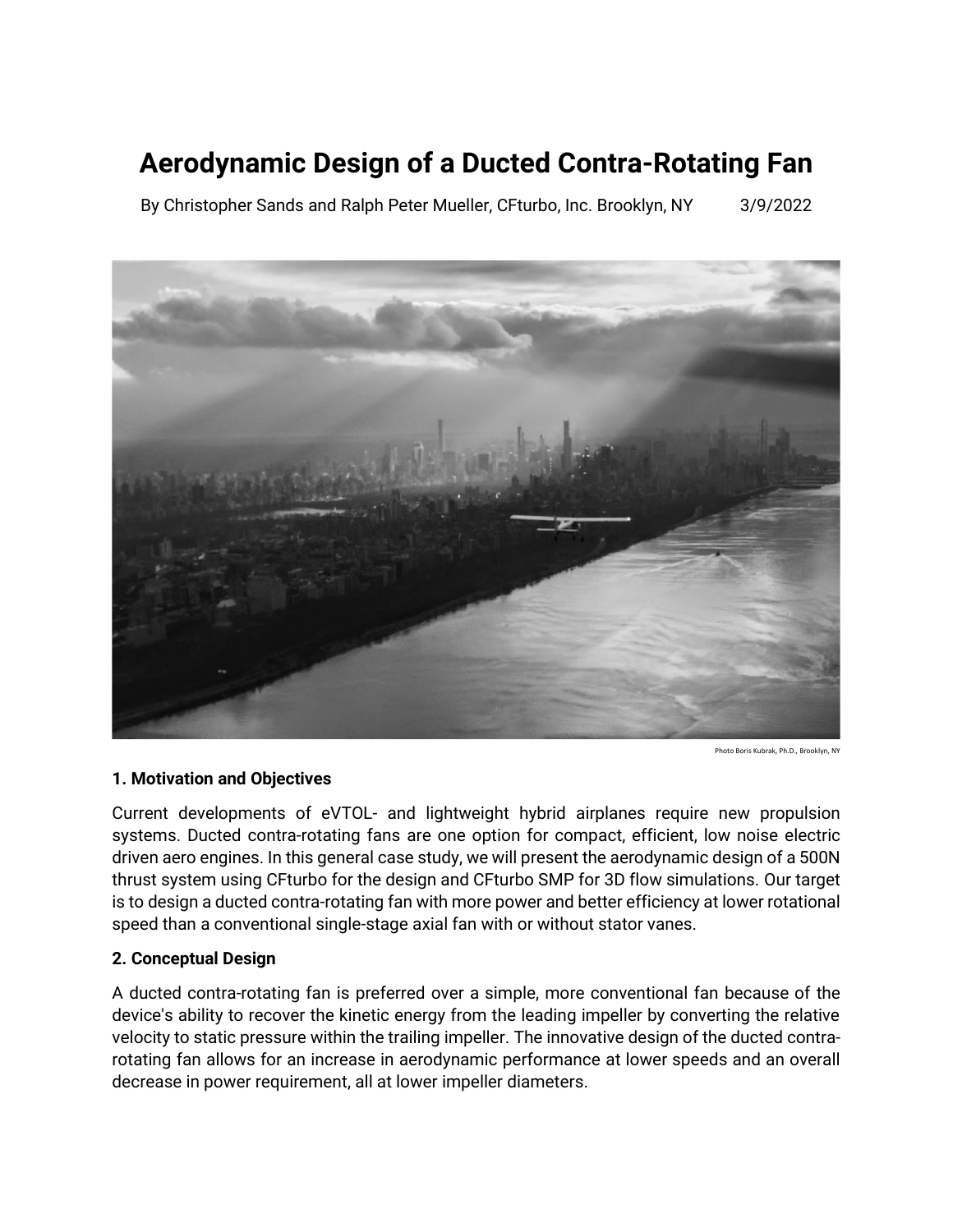

**Figure A:** CFturbo Contra-rotating Ducted Fan Design



**Figure B:** Side View **Figure C:** Front View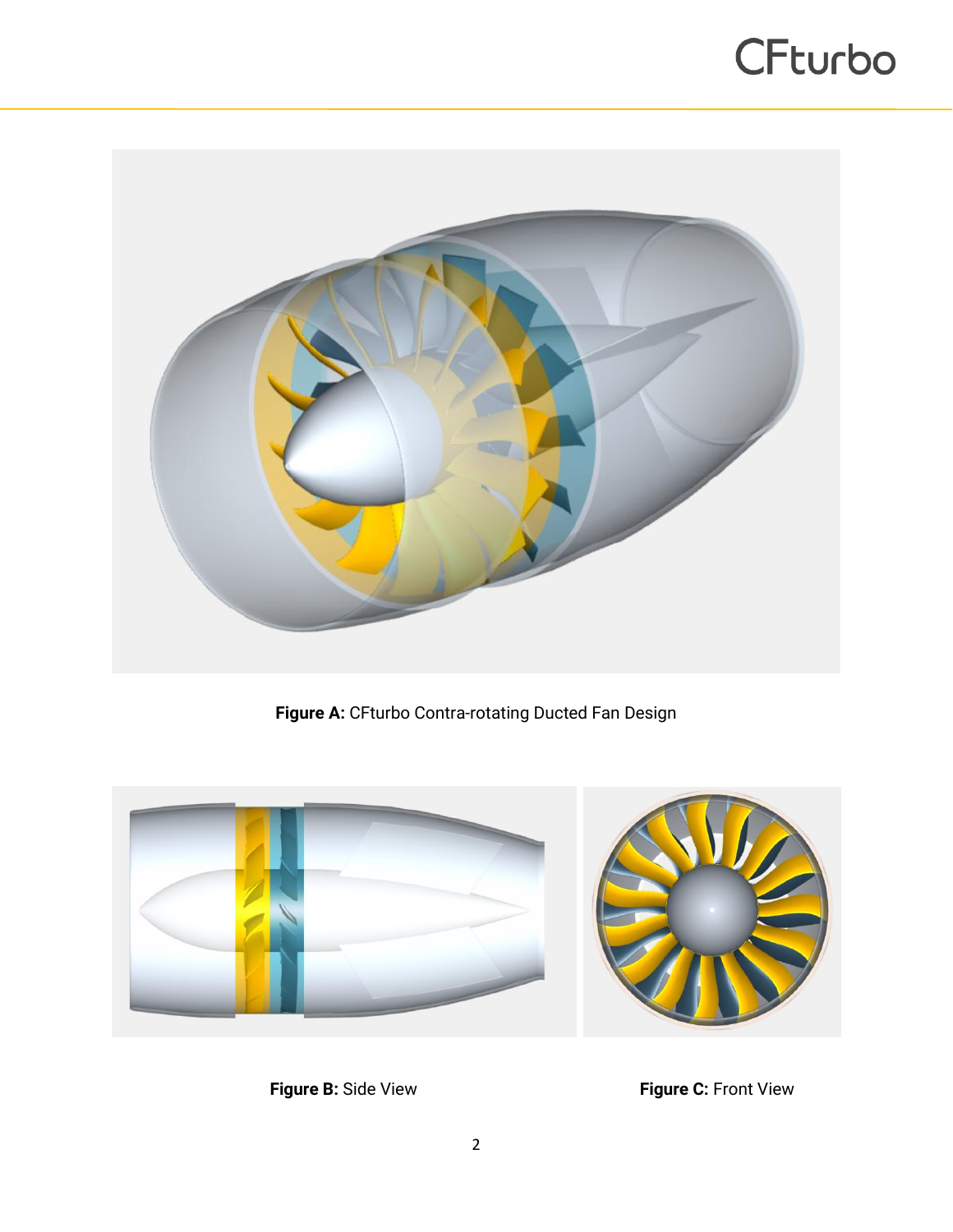#### **3. Design Parameters**

|                      | Single stage + guide vanes | <b>Contra-rotating, two impellers</b> |
|----------------------|----------------------------|---------------------------------------|
| <b>Thrust</b>        | 500 N                      | 500N                                  |
| Volumetric flow rate | 5 m <sup>3</sup> /s        | $5 \text{ m}^3/\text{s}$              |
| Nominal rot. speed   | 12,000 rpm                 | 10,000 rpm                            |
| Impeller Diameter    | 340 mm                     | $300 \,\mathrm{mm}$                   |



#### **4. Flow Simulation**

The ducted contra-rotating fan was initially designed within CFturbo with a volumetric flow rate of 5  $m^3$ /s, a nominal thrust of 500N, and a rotational speed of 10000 revolutions per minute, representing a specific speed of approximately 208 (EU).

To investigate the fan's performance curves, both steady-state and transient computational fluid dynamic simulations were performed using CFturbo SMP (Simerics MP) while varying volumetric flow rates and rotational speeds. For numerical reasons, an inflow area (1 x D) and an outflow area (3 x D) were added to the flow domain.

The steady-state simulations utilized a total of 500 iterations and a first-order upwind scheme for both the velocity and pressure calculations. The transient simulations utilized a total of 360 timesteps, a second-order upwind scheme for the velocity calculation, and a first-order upwind scheme for the pressure calculation. The mesh contained approximately 4.7 million cells.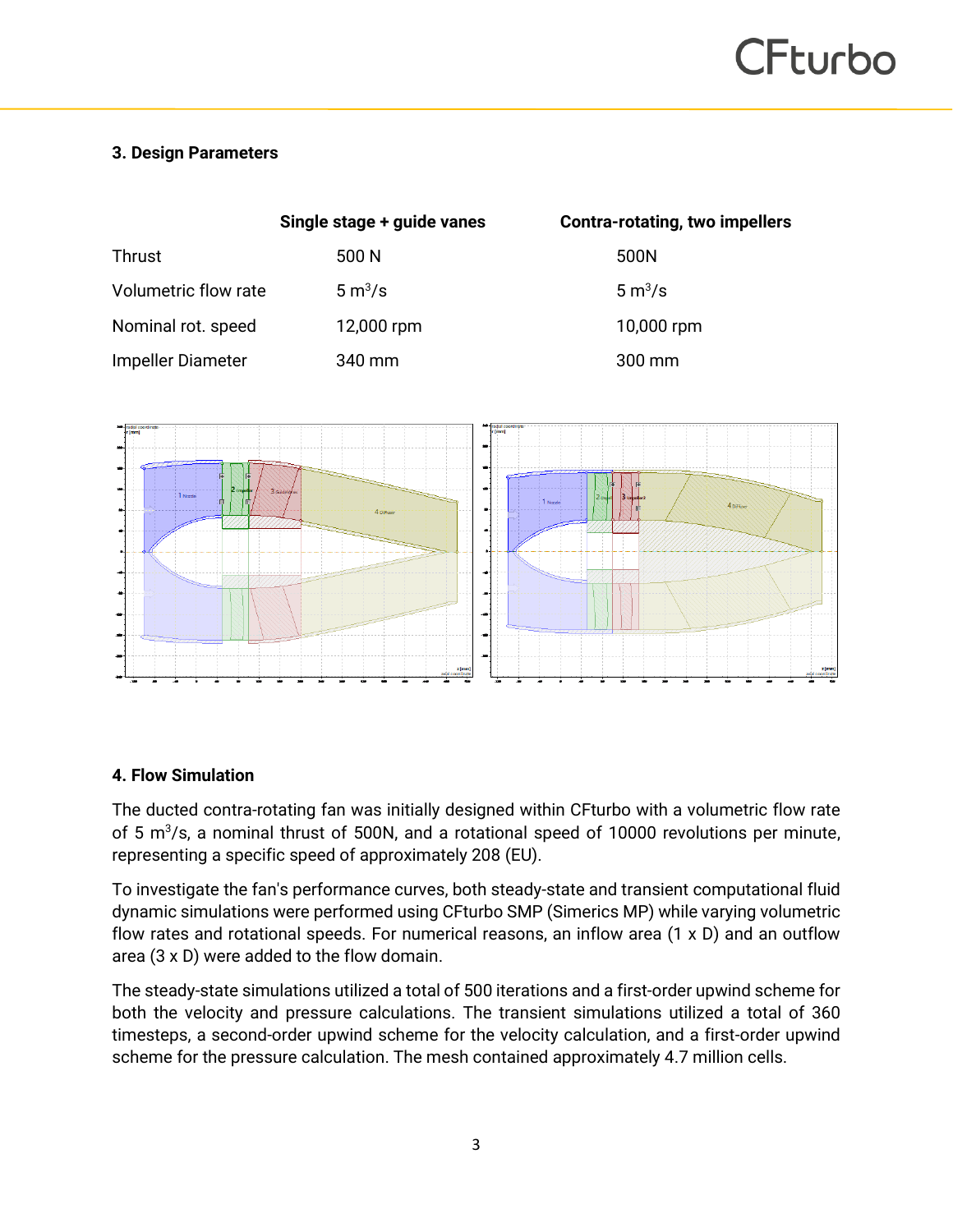

**Figure D**: Surface Mesh in SimericsMP

#### **5. Key Results**

Data regarding the aerodynamic performance of the fan was extracted from CFturbo SMP (SimericsMP) and plotted below.

The base design for the ducted contra-rotating fan comfortably meets the initial design point, allowing for a total pressure difference of approximately 12000 Pascals between the stage defined as the inlet of the leading impeller and the outlet of the trailing impeller. Figure G shows that the steady-state simulation results coincide with the transient simulation results, with some discrepancies at lower volumetric flow rates. The results for the total pressure difference within the stage exhibit the classic performance shape for axial devices.

The results for the stage efficiencies are displayed in Figure H. Overall, the impellers within the contra-rotating ducted fans were highly efficient, with peak aerodynamic efficiencies of 90% for every rotational speed within the operating range. The no-swirl outflow is a key characteristic of contra-rotating Turbomachinery, a suitable choice for propulsion. The power requirement results for the ducted contra-rotating fan are displayed in Figure I.

The power requirement increases with increasing rotational speed. With approximately equal efficiencies and an overall overperformance in total pressure difference across the stage, the designer can confidently adjudicate for a ducted contra-rotating fan with impellers rotating at lower speeds to decrease power requirements while meeting the design point.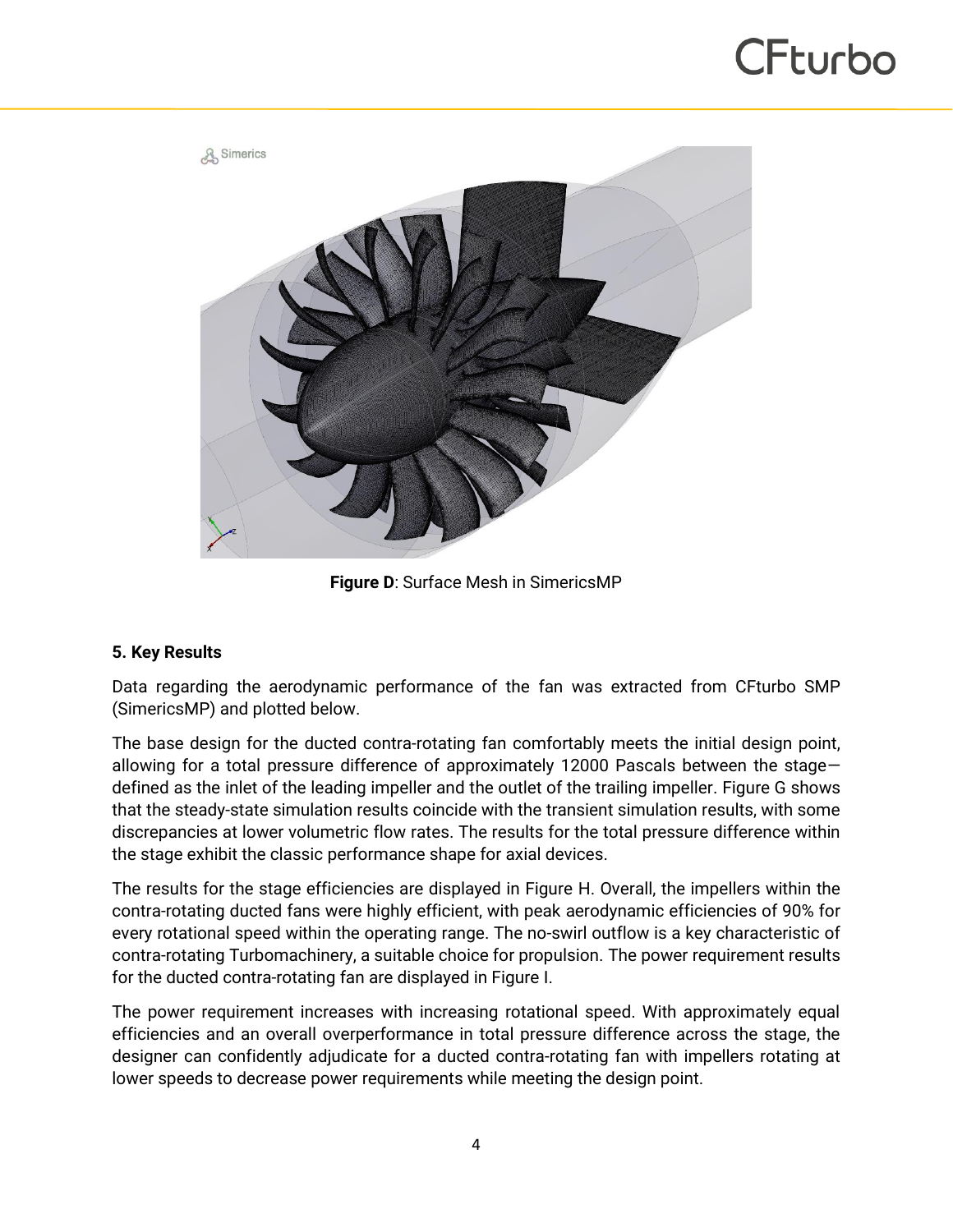

**Figure E:** Pressure Distribution, CFturbo SMP (steady state, 5 m<sup>3</sup>/s, 10000rpm)



**Figure F:** Pressure with Streamlines CFturbo SMP (transient, 5 m<sup>3</sup>/s, 10000rpm) No swirl downstream of the 2<sup>nd</sup> fan stage!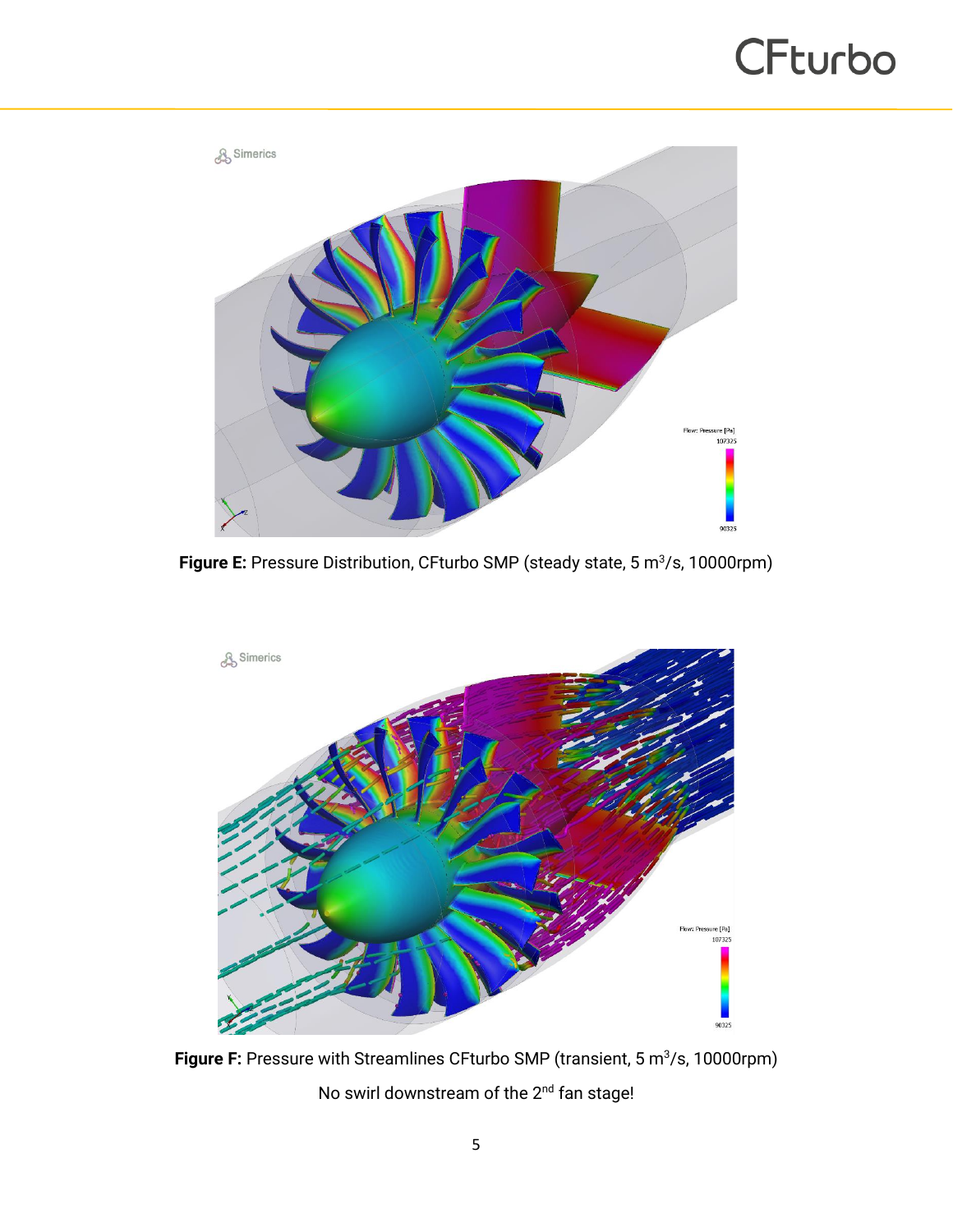

**Figure G:** Total Pressure Differences, Stage



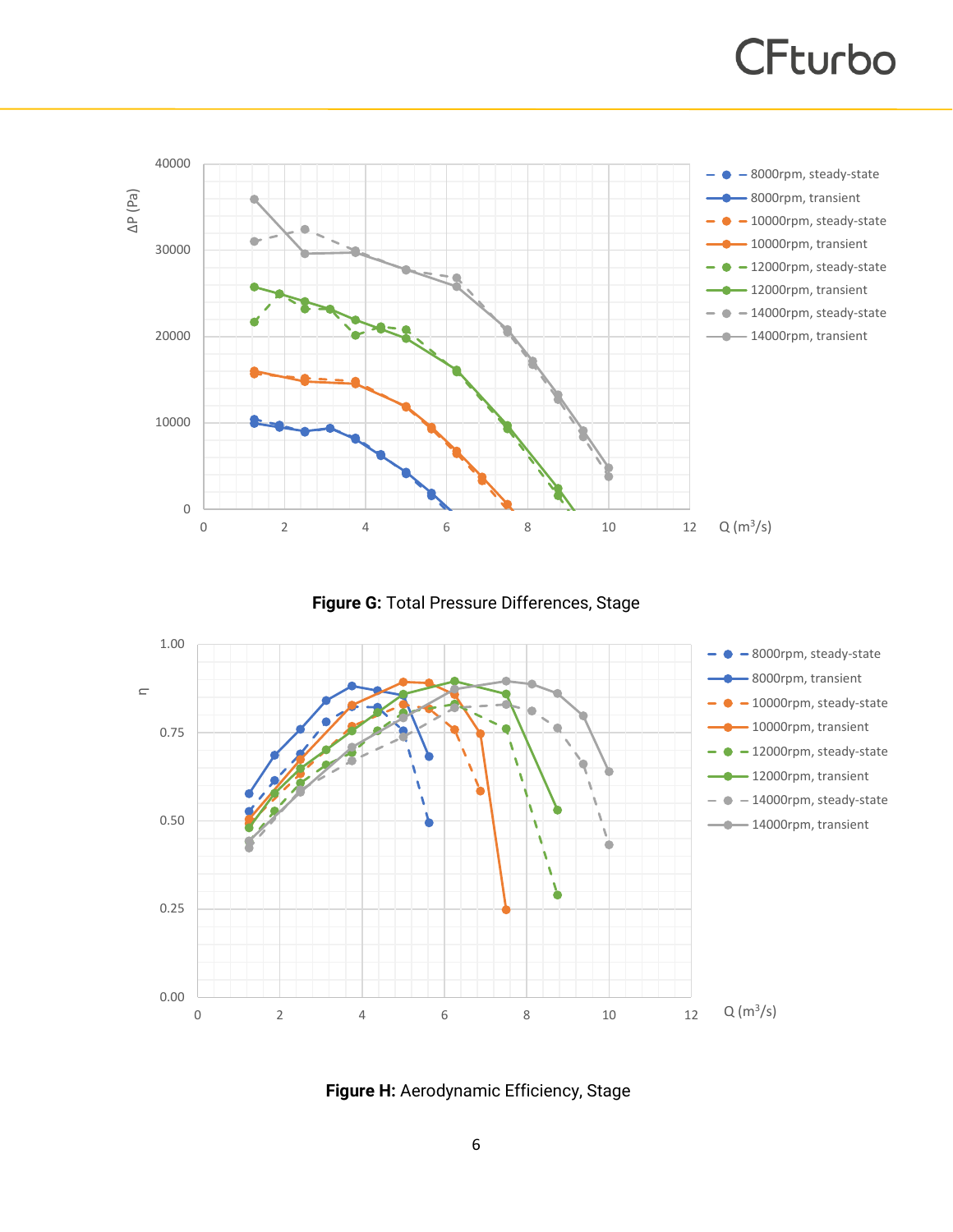

The total pressure difference and efficiency results for each impeller are displayed in Figures J, K, L, and M.

We see the typical offset between steady-state and transient results over the whole operating range when calculating power and efficiency.

The leading impeller performs slightly better than the trailing impeller for every rotational speed within the operating range. However, the aerodynamic efficiency of about 90% is very remarkable because this design was an initial conceptual design without any optimization.

Further design exploration could be done manually in an iterative process or using mathematical algorithms combining CFturbo with third-party optimization software. CFturbo integrates well with optiSLang (Ansys), HEEDS (SIEMENS), DAKOTA (open source), and others.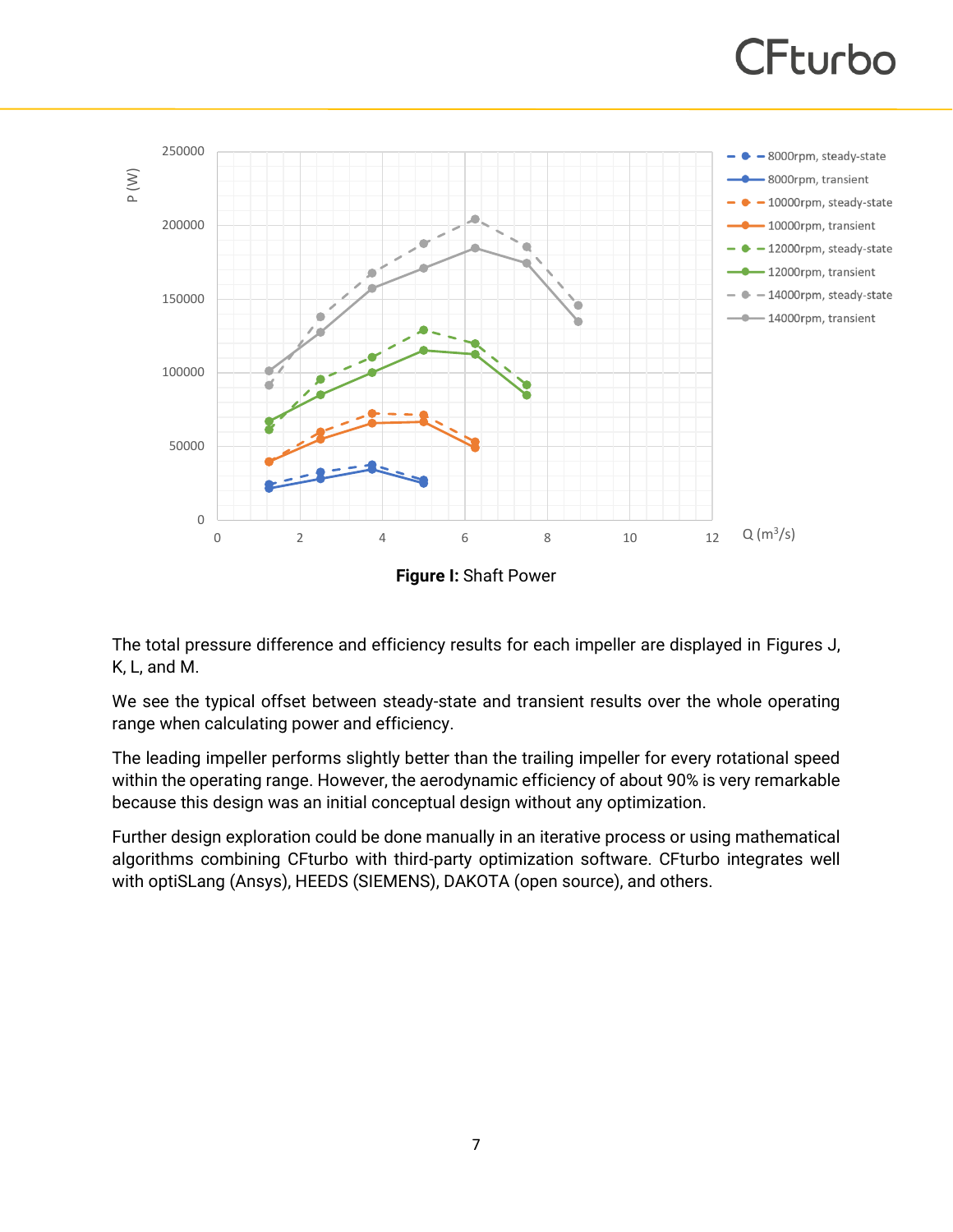

**Figure J:** Total Pressure Difference, Impeller 1



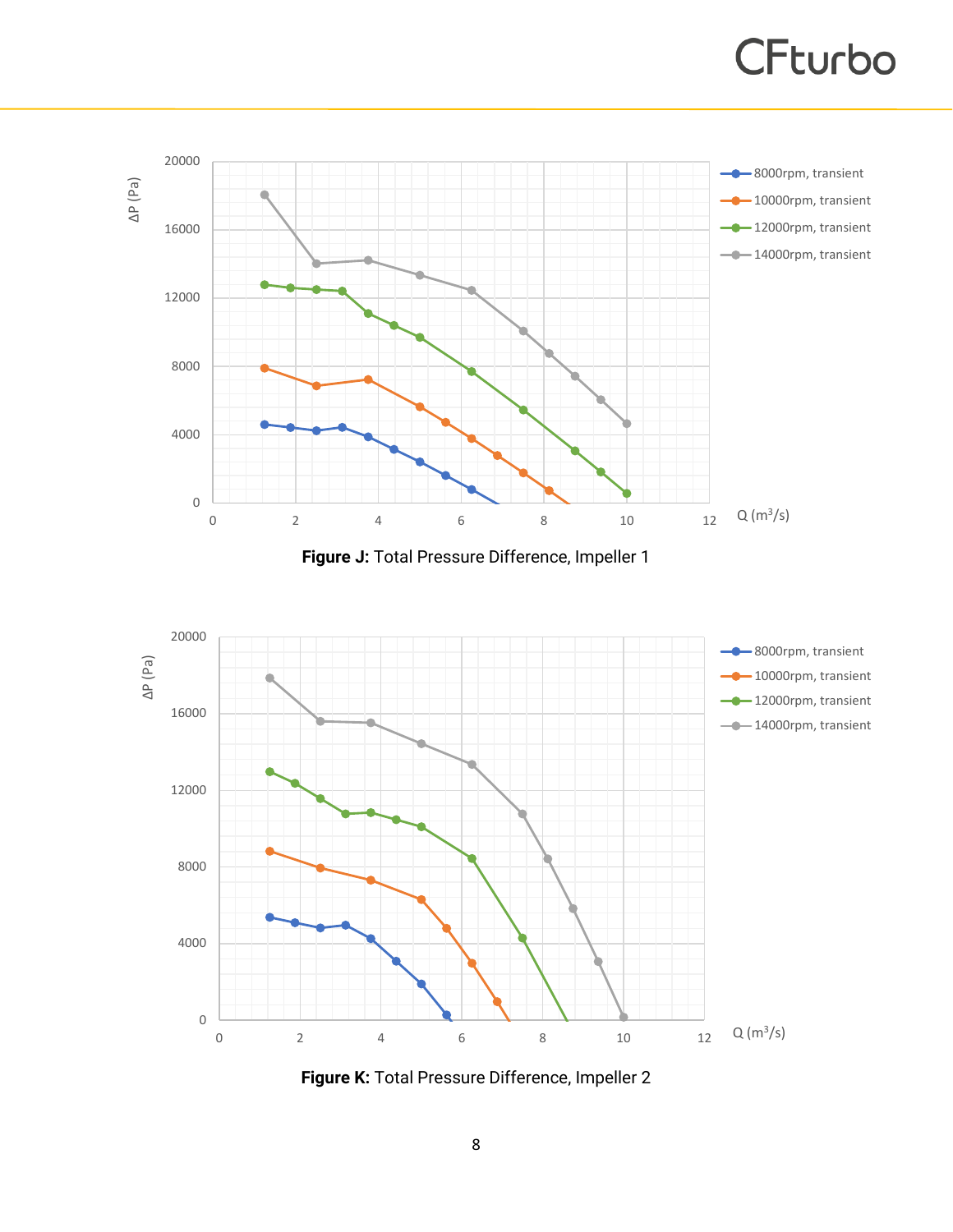

**Figure L:** Aerodynamic Efficiency, Impeller 1



**Figure M:** Aerodynamic Efficiency, Impeller 2